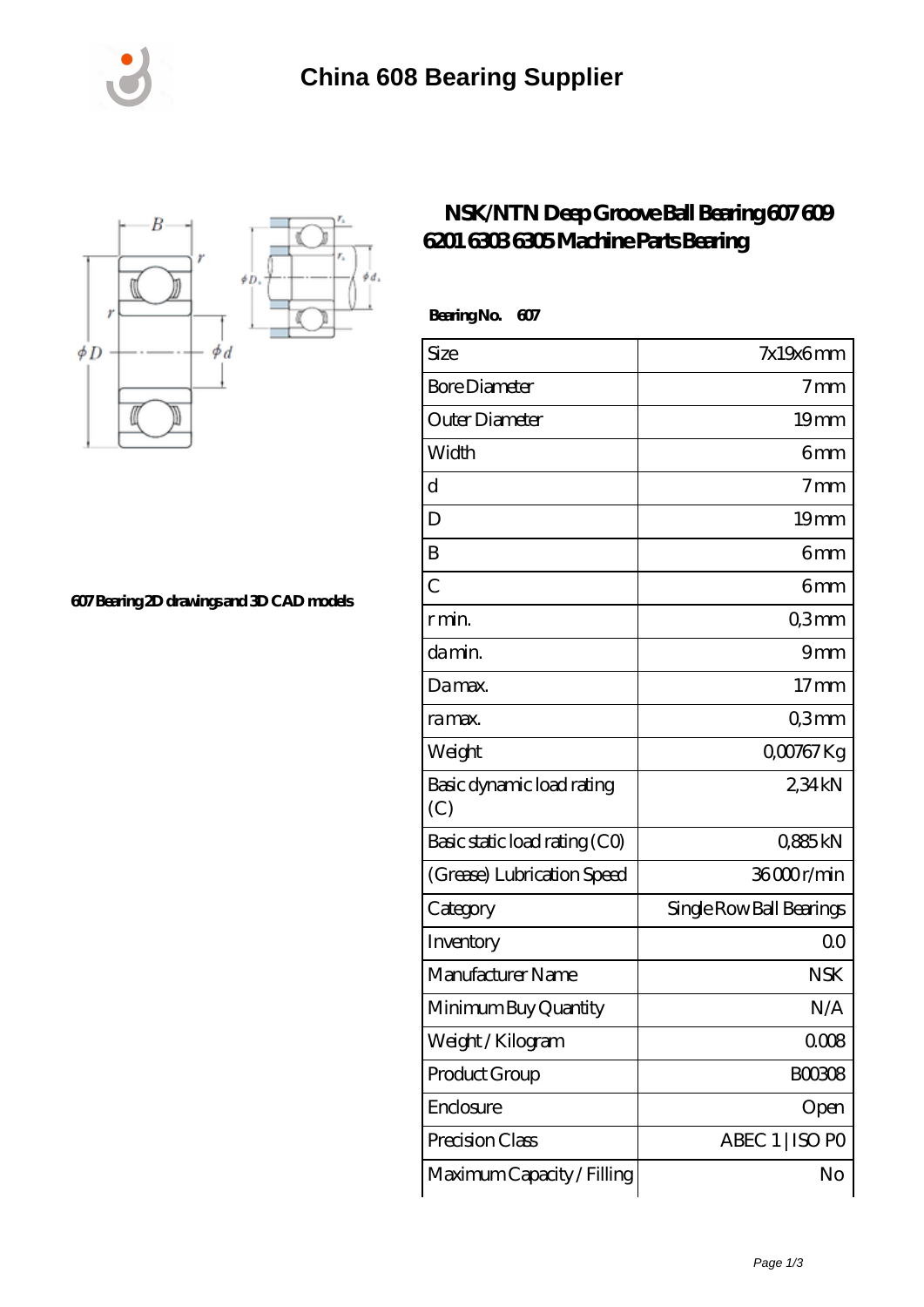

## **[China 608 Bearing Supplier](https://m.rycraftlaw.com)**

| Slot                             |                                                                                                                                                                                                                            |
|----------------------------------|----------------------------------------------------------------------------------------------------------------------------------------------------------------------------------------------------------------------------|
| Rolling Element                  | <b>Ball Bearing</b>                                                                                                                                                                                                        |
| Snap Ring                        | No                                                                                                                                                                                                                         |
| <b>Internal Special Features</b> | No                                                                                                                                                                                                                         |
| Cage Material                    | Steel                                                                                                                                                                                                                      |
| Internal Clearance               | C <sub>O</sub> Medium                                                                                                                                                                                                      |
| Inch - Metric                    | Metric                                                                                                                                                                                                                     |
| Long Description                 | 7MM Bore; 19MM Outside<br>Diameter; 6MM Outer Race<br>Width; Open; Ball Bearing;<br>ABEC 1   ISO PQ No Filling<br>Slot; No Snap Ring No<br><b>Internal Special Features</b><br>CO Medium Internal<br>Clearance; Steel Cage |
| <b>Other Features</b>            | Deep Groove                                                                                                                                                                                                                |
| Category                         | Single Row Ball Bearing                                                                                                                                                                                                    |
| <b>UNSPSC</b>                    | 31171504                                                                                                                                                                                                                   |
| Harmonized Tariff Code           | 8482105068                                                                                                                                                                                                                 |
| Noun                             | Bearing                                                                                                                                                                                                                    |
| <b>Keyword String</b>            | Ball                                                                                                                                                                                                                       |
| Manufacturer URL                 | http://www.nskamericas.co<br>m                                                                                                                                                                                             |
| Weight/LBS                       | 001652                                                                                                                                                                                                                     |
| Outer Race Width                 | 0.236Inch   6Millimeter                                                                                                                                                                                                    |
| Outside Diameter                 | Q748Inch   19Millimeter                                                                                                                                                                                                    |
| Inner Race Width                 | OInch   OMillimeter                                                                                                                                                                                                        |
| Bore                             | 0.276Inch   7 Millimeter                                                                                                                                                                                                   |
| SRI                              | 1.8                                                                                                                                                                                                                        |
| hidYobi                          | 607                                                                                                                                                                                                                        |
| LangID                           | 1                                                                                                                                                                                                                          |
| $D_{-}$                          | 19                                                                                                                                                                                                                         |
| <b>SREX</b>                      | 003                                                                                                                                                                                                                        |
| $B_{-}$                          | 6                                                                                                                                                                                                                          |
| hidTable                         | ecat_NSESBM                                                                                                                                                                                                                |